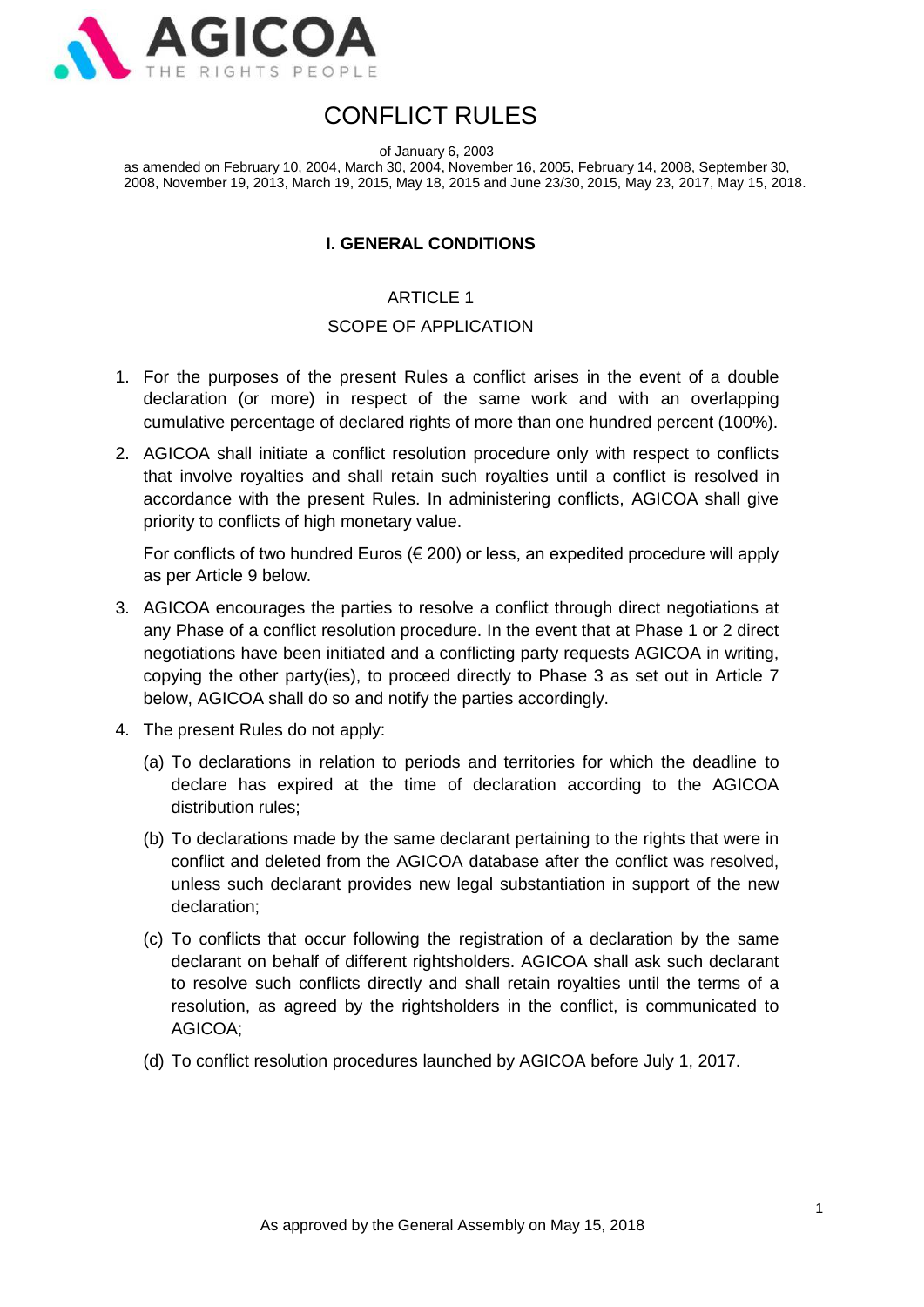

## ARTICLE 2

#### COMMUNICATIONS, DEADLINES AND EXTENSIONS

- 1. All communications, including notifications, under the present Rules shall be in writing, in English and sent in electronic form.
- 2. The deadlines set out in the present Rules start on the day after AGICOA sends an electronic communication, with the date of expiry to be stated on the communication. Calendar days shall be used in computing time limits.
- 3. As a general rule, where applicable, AGICOA shall send relevant communications to the parties within sixty (60) days.
- 4. Any deadline may be extended by AGICOA in its sole discretion upon written request by any of the conflicting parties only in case of serious and objective circumstances. Any extension granted shall be to ensure fairness and due process, and a party requesting an extension must provide sufficient justification for an extension. An extension can only be granted once per party for a maximum of thirty (30) days during a conflict resolution procedure.
- 5. Failure to react at any Phase of a conflict resolution procedure or provide documents as required under Article 6(1) below within the established deadlines shall be deemed as a withdrawal of the rights in conflict and AGICOA shall amend the declaration(s) accordingly.
- 6. In order to ensure timely and efficient procedures, AGICOA has the right in its sole discretion within a given deadline to send to the parties up to a maximum of two (2) reminders per each Phase.
- 7. AGICOA shall notify the conflicting parties about the start and the end of each Phase of a conflict resolution procedure and of an expedited procedure as set out in Article 9 below.

#### ARTICLE 3

#### NEW DECLARANTS JOINING AN EXISTING CONFLICT

- 1. Should a new declarant register a declaration in relation to a work in conflict and provided that it is not a late declaration in the sense of Article 1(4)(a) above, AGICOA shall inform the new declarant of the existing conflict resolution procedure and the initially conflicting parties of the existence of the new declarant.
- 2. The new declarant shall then have a maximum of thirty (30) days, if it joins the conflict at Phase 1, and a maximum of sixty (60) days, if it joins the conflict at Phase 2, to verify and/or amend its declaration and to comply with other requirements set forth in Articles 5 to 6 of these Rules. For the initially conflicting parties the deadlines at the respective Phases shall remain the same.

If the initially conflicting parties and the new declarant comply with all the requirements set forth in the present Rules and the conflict persists, AGICOA shall proceed to the next Phase of the conflict resolution procedure and inform all the conflicting parties accordingly.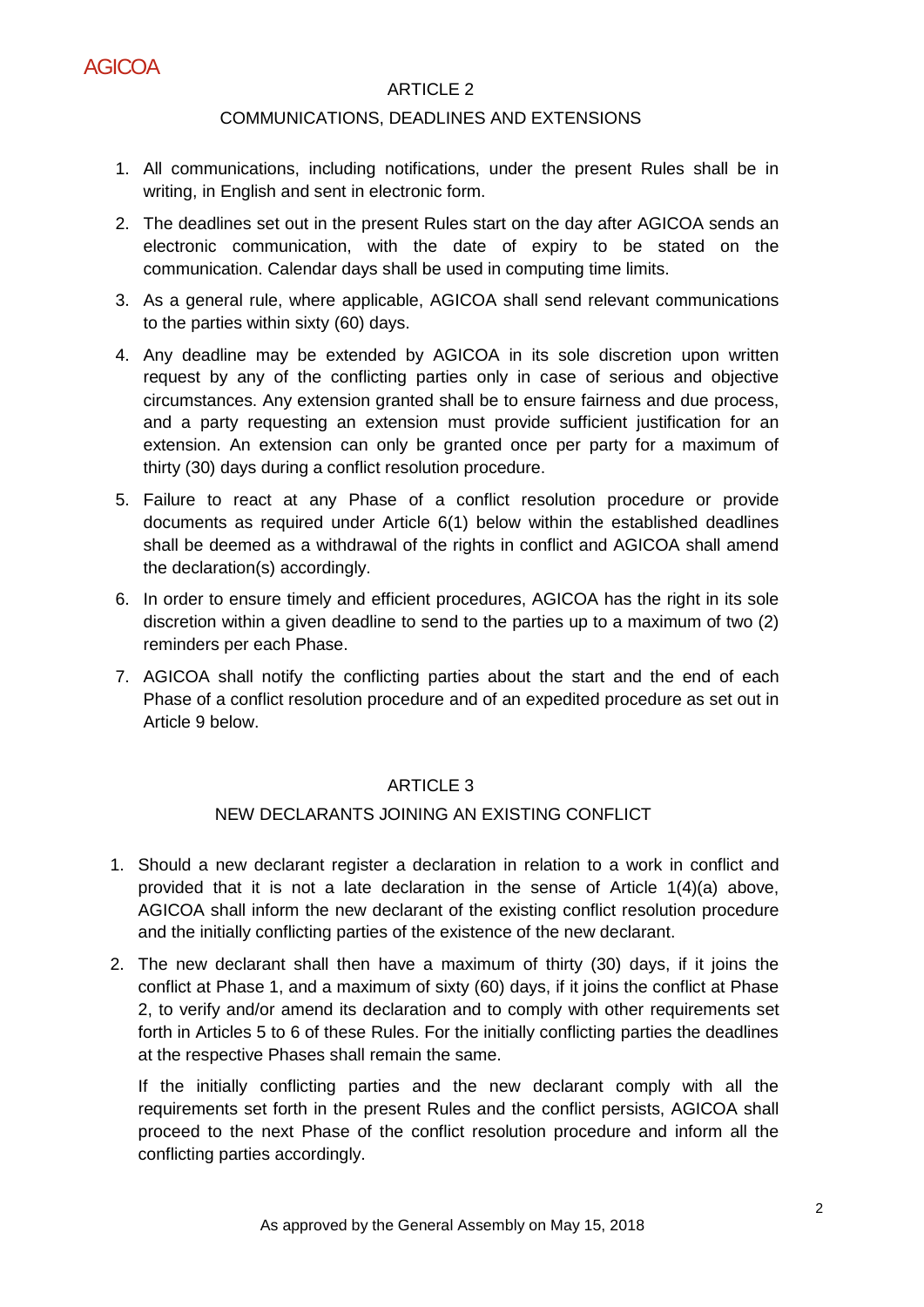## **AGICOA**

3. Should the new declarant join the conflict at Phase 3, AGICOA shall suspend the conflict resolution procedure until it reviews the legal substantiation, if any, provided by the new declarant within a maximum sixty (60) days. If the provided documents comply with Article 6(1) below and the conflict persists, AGICOA shall restart Phase 3 of the conflict resolution procedure from the very beginning and notify all the conflicting parties accordingly.

## ARTICLE 4

#### WARRANTY IN CASE OF PAYMENT

- 1. Any party receiving royalties pursuant to the present Rules shall hold AGICOA harmless and indemnify it with respect to all actions, proceedings, costs, damages, expenses, claims and demands which are brought, threatened or made by another conflicting party or any third party upon or against AGICOA in relation to said royalties.
- 2. Should none of the conflicting parties be entitled to receive royalties from AGICOA after a conflict has been resolved, the amounts unduly received by a party prior to that conflict being announced shall be returned to AGICOA.

## **II. CONFLICT PROCEDURES**

## ARTICLE 5

## PHASE 1

- 1. AGICOA shall notify the relevant declarants of the existence of a conflict pertaining to a declared work, indicating the territories, language versions, TV channels/broadcasts, percentage of rights in conflict and/or periods being in conflict, whichever is relevant, as well as the percentage of rights declared by each of the parties and the amounts retained by AGICOA at the time in relation to each of the parties.
- 2. The parties shall have a maximum of thirty (30) days to amend their declarations by confirming, withdrawing or modifying their rights. The parties shall notify AGICOA of their final position by either using the proposed AGICOA reply form or the AGICOA web declaration portal.
- 3. If the conflict is solved after the parties amend their declarations within the deadline, AGICOA shall close the conflict resolution procedure and distribute the retained royalties to the entitled party(ies) within the next relevant distribution.
- 4. If all parties withdraw their claims, AGICOA shall close the conflict resolution procedure and distribute the retained royalties at a next country distribution among relevant AGICOA declarants.
- 5. Failure to react within the established deadline shall be deemed as a withdrawal of the rights in conflict and AGICOA shall amend the declaration(s) accordingly.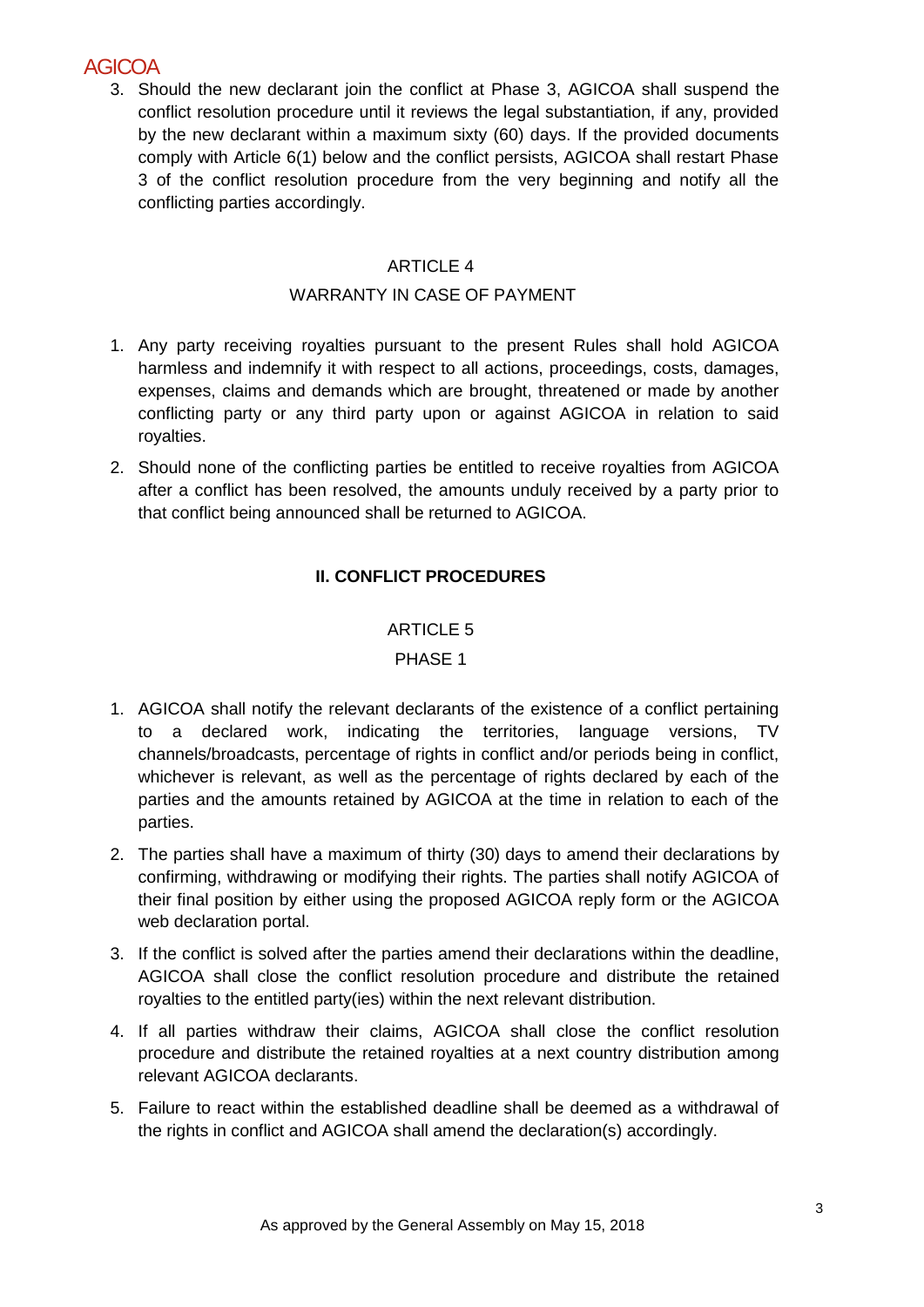

## ARTICLE 6 PHASE 2

- 1. Should more than one party maintain or modify their claims in Phase 1 in a manner that a conflict persists, AGICOA shall ask such parties to provide within a maximum of sixty (60) days (i) legal substantiation, such as contracts and/or other supporting documents, relevant to demonstrate a party's entitlement to claim the rights in conflict, and (ii) a written summary in English highlighting the relevant provisions of the documents supplied and substantiating the reasons for the documents supplied to be sufficient and adequate to prove a party's entitlement, provided that:
	- (a) The documents submitted shall be considered as legal substantiation if they refer to the work and parties in conflict, an express grant or reservation of rights, territories, language versions, TV channels/broadcasts, percentage of rights and/or periods, for which the conflict exists, whichever is relevant, and include a full chain of title, if applicable. The parties may also provide other information relevant to the conflict;
	- (b) General statements and objectively inadequate substantiations are not sufficient;
	- (c) Copies of documentation submitted must be complete and signed; copies of agreements from which confidential or sensitive information has been removed or redacted are acceptable provided that such removed or redacted information does not relate to assignment or ownership of the rights.
- 2. AGICOA shall then review the submitted documents and notify the parties if they do not comply with Article 6(1) above.

For the avoidance of doubt, AGICOA shall review the submitted documents only to ensure their pertinence to the conflict and compliance with the requirements of Article 6(1) above and shall not make any decision on the entitlement of claims for works in conflict.

- 3. If one or more party(ies) submit(s) all documents as required under Article 6(1) above and another party does not react or provides documents that do not comply with that Article, in a way that solves the conflict, AGICOA shall delete the rights in conflict of the non-responding or non-complying party(ies) from the AGICOA database, close the conflict resolution procedure and distribute the retained royalties within the next relevant distribution to the party(ies) that provided all documents as required.
- 4. If none of the parties reacts within the deadline nor sends documents that comply with Article 6(1) above, AGICOA shall delete their rights in conflict from the AGICOA database, close the conflict resolution procedure and distribute the retained royalties at a next country distribution among relevant AGICOA declarants.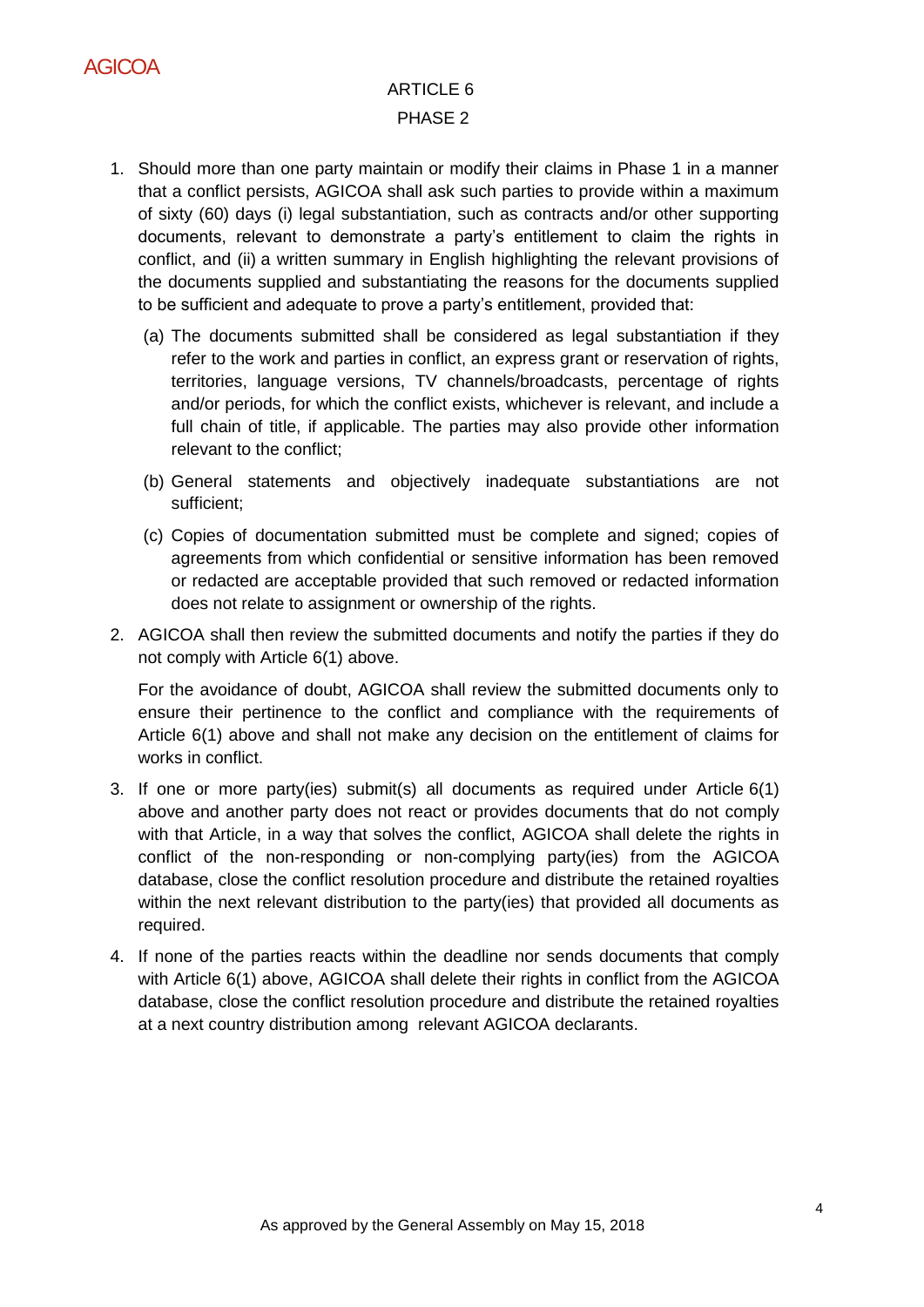

## ARTICLE 7 PHASE 3

- 1. Should the conflict persist after more than one party has submitted the documents as required pursuant to Article 6(1) above, AGICOA shall notify the parties and request them to resolve the conflict through direct negotiations within one hundred and eighty (180) days.
- 2. In the event that the parties start negotiations, they must actively engage in such negotiations, including without limitation by regularly arranging and participating in conference calls, meetings, electronic communications and sharing the substantiation of their claims. A party may inform AGICOA if the other party(ies) fail(s) to do so after sixty (60) days of the beginning of Phase 3. AGICOA shall then ask the failing party(ies) to respond, copying AGICOA, and actively engage in negotiations until the expiry of the deadline of one hundred and eighty (180) days. In the event that the failing party(ies) do(es) not respond or do(es) not actively engage(s) in negotiations within said deadline, AGICOA shall delete the rights in conflict of such party(ies) from the AGICOA database.
- 3. If only one party actively engages in the process of negotiations outlined above, AGICOA shall close the conflict resolution procedure after the expiry of the deadline of one hundred and eighty (180) days and distribute the retained royalties within the next relevant distribution to such party.
- 4. If two or more parties actively engage in negotiations, the following shall apply:
	- (a) If none of the parties informs AGICOA about the terms of their settlement within one hundred and eighty (180) days, AGICOA shall delete their rights in conflict from the AGICOA database, close the conflict resolution procedure and distribute the retained royalties at a next country distribution among relevant AGICOA declarants.
	- (b) If a party informs AGICOA, copying the other party(ies), about the terms of their settlement within one hundred and eighty (180) days, AGICOA shall amend their declarations and distribute the retained royalties according to such terms.
	- (c) If after failing to reach an agreement, the parties inform AGICOA within one hundred and eighty (180) days of their intention to initiate legal proceedings, arbitration or mediation, AGICOA shall proceed to Phase 4 as per Article 8 below and inform the parties accordingly.

#### ARTICLE 8

#### PHASE 4

If the parties inform AGICOA of their intention to initiate legal proceedings, arbitration or mediation as per Articles  $7(4)(c)$  or  $9(4)$  of the present Rules, the conflict resolution procedure shall be suspended provided that the parties submit to AGICOA within a maximum of sixty (60) days of the beginning of Phase 4 documentary evidence that legal proceedings, arbitration or mediation have been initiated.